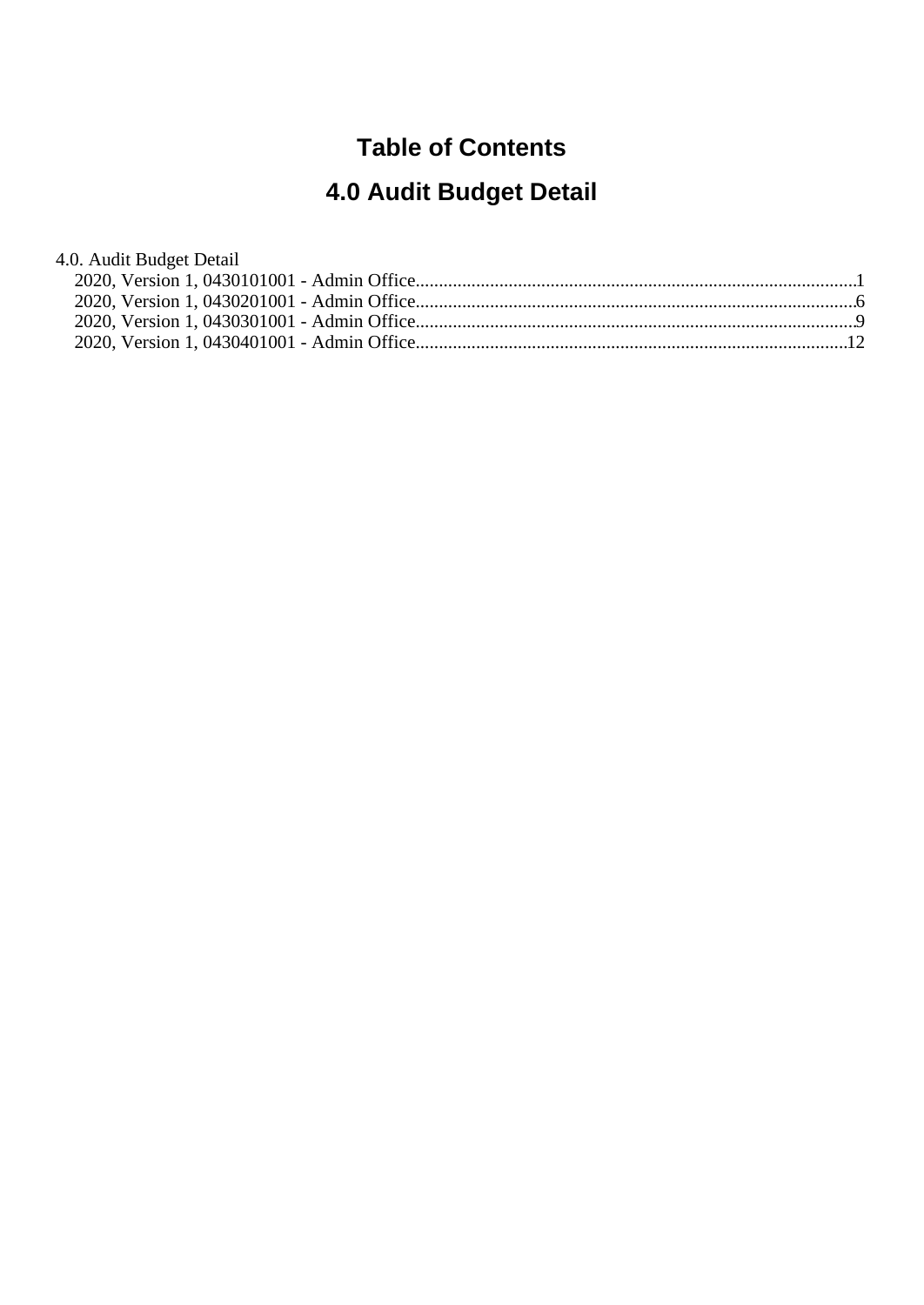<span id="page-1-0"></span>

| 0430101001 - Admin Office                                                     | 291,781,886 |
|-------------------------------------------------------------------------------|-------------|
| 11001 - Central GoG & CF                                                      | 4,911,011   |
| 390101 - Improve efficiency & effectiveness of road transpt infrasture & serv | 2,081,470   |
| 04301 - Management and Administration                                         | 2,081,470   |
| 04301001 - General Administration                                             | 1,716,470   |
| <b>Unspecified Project</b>                                                    | 1,716,470   |
| 085101 - Internal management of the organisation                              | 1,716,470   |
| 22101 - Materials and Office Consumables                                      | 117,470     |
| 2210101 - Printed Material and Stationery                                     | 45,000      |
| 2210102 - Office Facilities, Supplies and Accessories                         | 30,000      |
| 2210104 - Medical Supplies                                                    | 42,470      |
| 22102 - Utilities                                                             | 495,000     |
| 2210201 - Electricity charges                                                 | 360,000     |
| 2210206 - Armed Guard and Security                                            | 120,000     |
| 2210207 - Fire Fighting Accessories                                           | 15,000      |
| 22103 - General Cleaning                                                      | 120,000     |
| 2210302 - Contract Cleaning Service Charges                                   | 120,000     |
| 22105 - Travel and Transport                                                  | 654,000     |
| 2210502 - Maintenance and Repairs - Official Vehicles                         | 165,000     |
| 2210503 - Fuel and Lubricants - Official Vehicles                             | 380,000     |
| 2210505 - Running Cost - Official Vehicles                                    | 50,000      |
| 2210509 - Other Travel and Transportation                                     | 15,000      |
| 2210511 - Local travel cost                                                   | 44,000      |
| 22106 - Repairs and Maintenance                                               | 60,000      |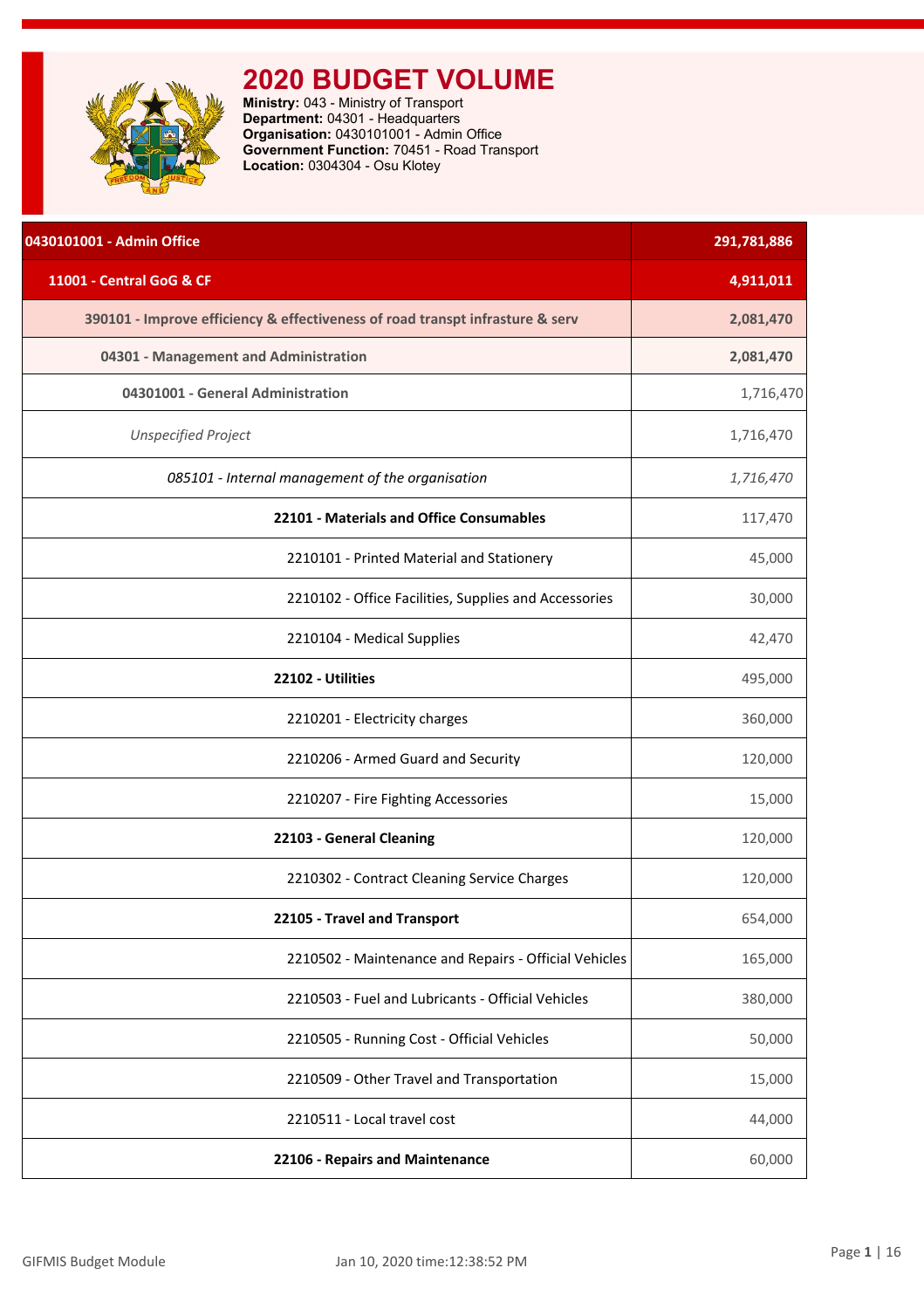

| 22107 - Training, Seminar and Conference Cost                  | 40,000  |
|----------------------------------------------------------------|---------|
| 085301 - Budget Preparation                                    | 40,000  |
| <b>Unspecified Project</b>                                     | 145,000 |
| 04301004 - Policy; Planning; Budgeting; Monitoring; Evaluation | 145,000 |
| 2210710 - Staff Development                                    | 55,000  |
| 2210709 - Seminars/Conferences/Workshops - Dome                | 30,000  |
| 2210703 - Examination Fees and Expenses                        | 15,000  |
| 22107 - Training, Seminar and Conference Cost                  | 100,000 |
| 085205 - Personnel and Staff Management                        | 100,000 |
| <b>Unspecified Project</b>                                     | 100,000 |
| 04301003 - Human Resource Development                          | 100,000 |
| 2210710 - Staff Development                                    | 20,000  |
| 2210709 - Seminars/Conferences/Workshops - Dome                | 15,000  |
| 2210708 - Refreshments                                         | 5,000   |
| 22107 - Training, Seminar and Conference Cost                  | 40,000  |
| 085903 - Preparation of Financial Reports                      | 40,000  |
| <b>Unspecified Project</b>                                     | 40,000  |
| 04301002 - Finance                                             | 40,000  |
| 2211304 - Insurance of Vehicles                                | 20,000  |
| 22113 - Insurance Premium                                      | 20,000  |
| 2210709 - Seminars/Conferences/Workshops - Dome                | 250,000 |
| 22107 - Training, Seminar and Conference Cost                  | 250,000 |
| 2210605 - Maintenance of Machinery and Plant                   | 20,000  |
| 2210602 - Repairs of Residential Buildings                     | 40,000  |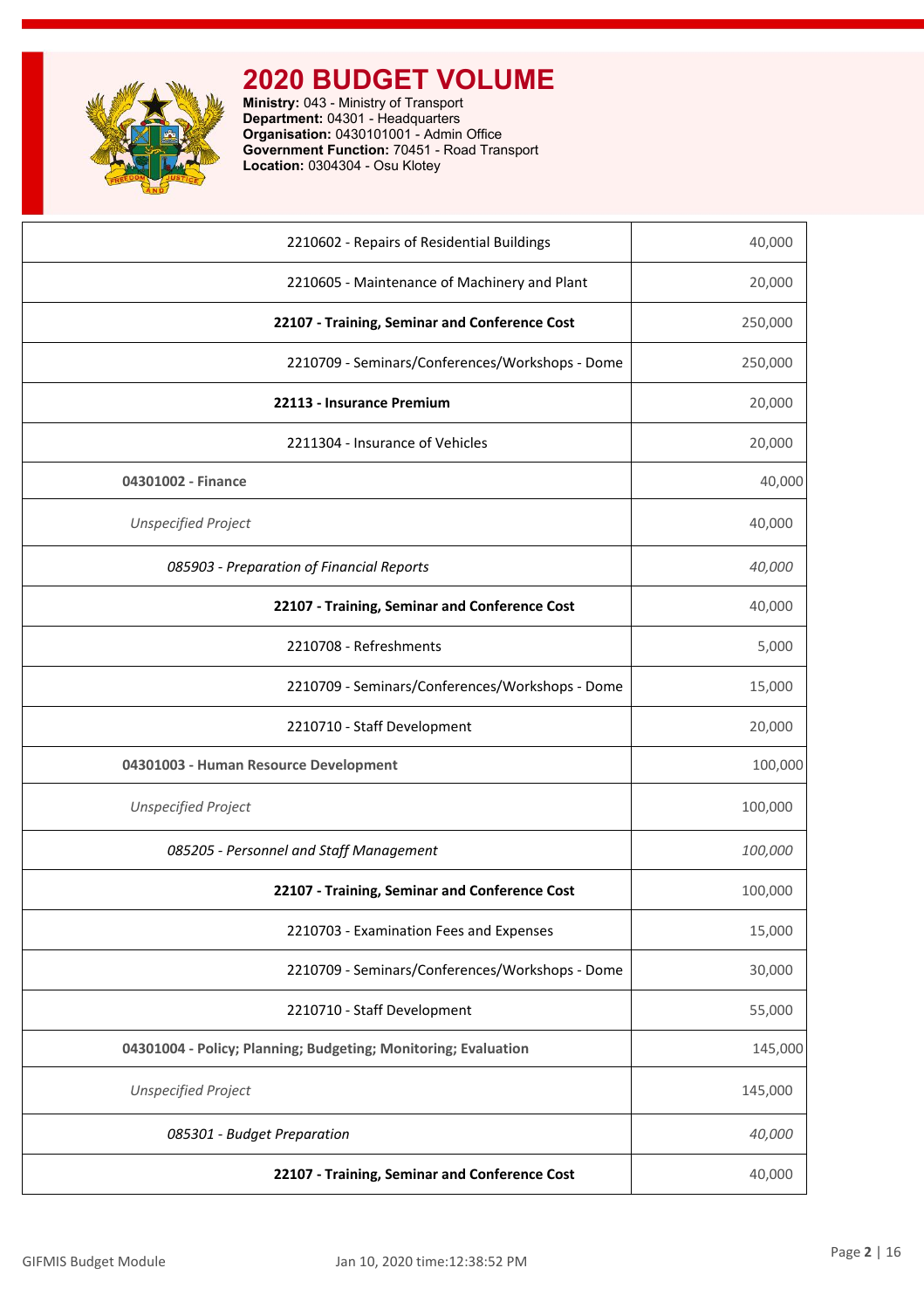

| 2210709 - Seminars/Conferences/Workshops - Dome                     | 40,000 |
|---------------------------------------------------------------------|--------|
| 085601 - Planning and Policy Formulation                            | 35,000 |
| 22107 - Training, Seminar and Conference Cost                       | 35,000 |
| 2210709 - Seminars/Conferences/Workshops - Dome                     | 35,000 |
| 085701 - Management and Monitoring Policies, Programmes and Project | 70,000 |
| 22105 - Travel and Transport                                        | 30,000 |
| 2210509 - Other Travel and Transportation                           | 30,000 |
| 22107 - Training, Seminar and Conference Cost                       | 40,000 |
| 2210709 - Seminars/Conferences/Workshops - Dome                     | 40,000 |
| 04301005 - Statistics; Research; Information And Public Relations   | 80,000 |
| <b>Unspecified Project</b>                                          | 80,000 |
| 085801 - Research and Development                                   | 80,000 |
| 22108 - Consultancy Expenses                                        | 40,000 |
| 2210803 - Other Consultancy Expenses                                | 40,000 |
| 22109 - Special Services                                            | 40,000 |
| 2210909 - Operational Enhancement Expenses                          | 40,000 |
| 390202 - 11.2 Improve transport and road safety                     | 40,000 |
| 04301 - Management and Administration                               | 40,000 |
| 04301002 - Finance                                                  | 40,000 |
| <b>Unspecified Project</b>                                          | 40,000 |
| 085501 - Internal Audit Operations                                  | 40,000 |
| 22111 - Other Charges and Fees                                      | 6,000  |
| 2211103 - Audit Fees                                                | 6,000  |
| 22112 - Emergency Services                                          | 34,000 |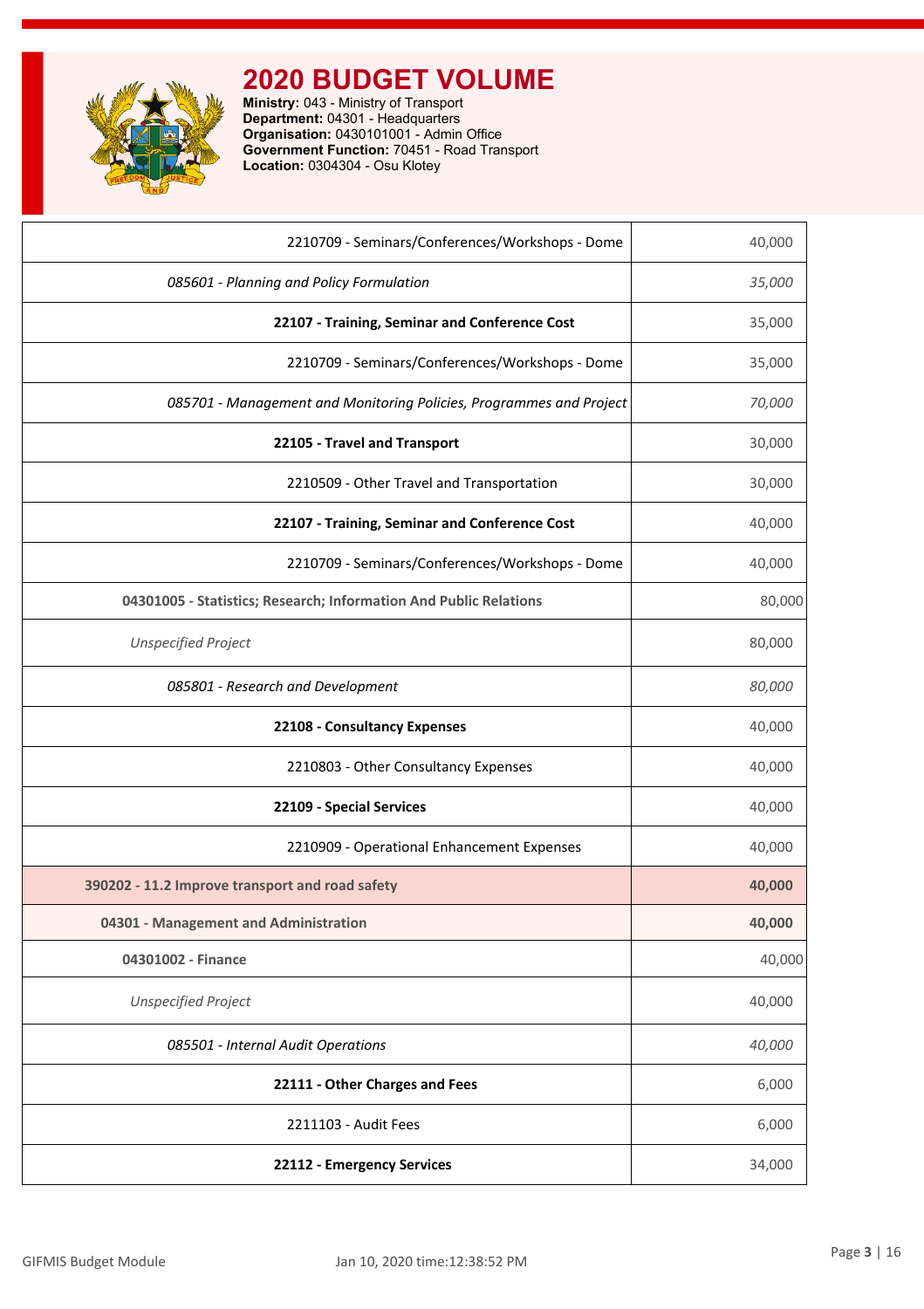

| 2211201 - Field Operations                                                    | 34,000      |
|-------------------------------------------------------------------------------|-------------|
| <b>Unspecified Policy</b>                                                     | 2,789,541   |
| 04301 - Management and Administration                                         | 2,789,541   |
| 04301003 - Human Resource Development                                         | 2,789,541   |
| <b>Unspecified Project</b>                                                    | 2,789,541   |
| <b>Unspecified Operations</b>                                                 | 2,789,541   |
| 2111001 - Established Post                                                    | 1,703,933   |
| 21111 - Non Established Post                                                  | 113,659     |
| 2111104 - Recruitment                                                         | 113,659     |
| 21112 - Other Allowances                                                      | 971,948     |
| 2111201 - Motorbike Allowance                                                 | 900         |
| 2111203 - Car Maintenance Allowance                                           | 12,600      |
| 2111213 - Watchman Allowance                                                  | 12,836      |
| 2111223 - Basic PE Related Allowances                                         | 770,786     |
| 2111227 - Clothing Allowance                                                  | 10,483      |
| 2111233 - Entertainment Allowance                                             | 10,483      |
| 2111234 - Fuel Allowance                                                      | 34,560      |
| 2111236 - Housing Subsidy/Allowance                                           | 8,362       |
| 2111238 - Overtime Allowance                                                  | 70,000      |
| 2111243 - Transfer Grants                                                     | 6,000       |
| 2111245 - Domestic Servants Allowance                                         | 22,042      |
| 2111247 - Utility Allowance                                                   | 12,896      |
| 13402 - Donor Pooled                                                          | 274,497,600 |
| 390101 - Improve efficiency & effectiveness of road transpt infrasture & serv | 74,497,600  |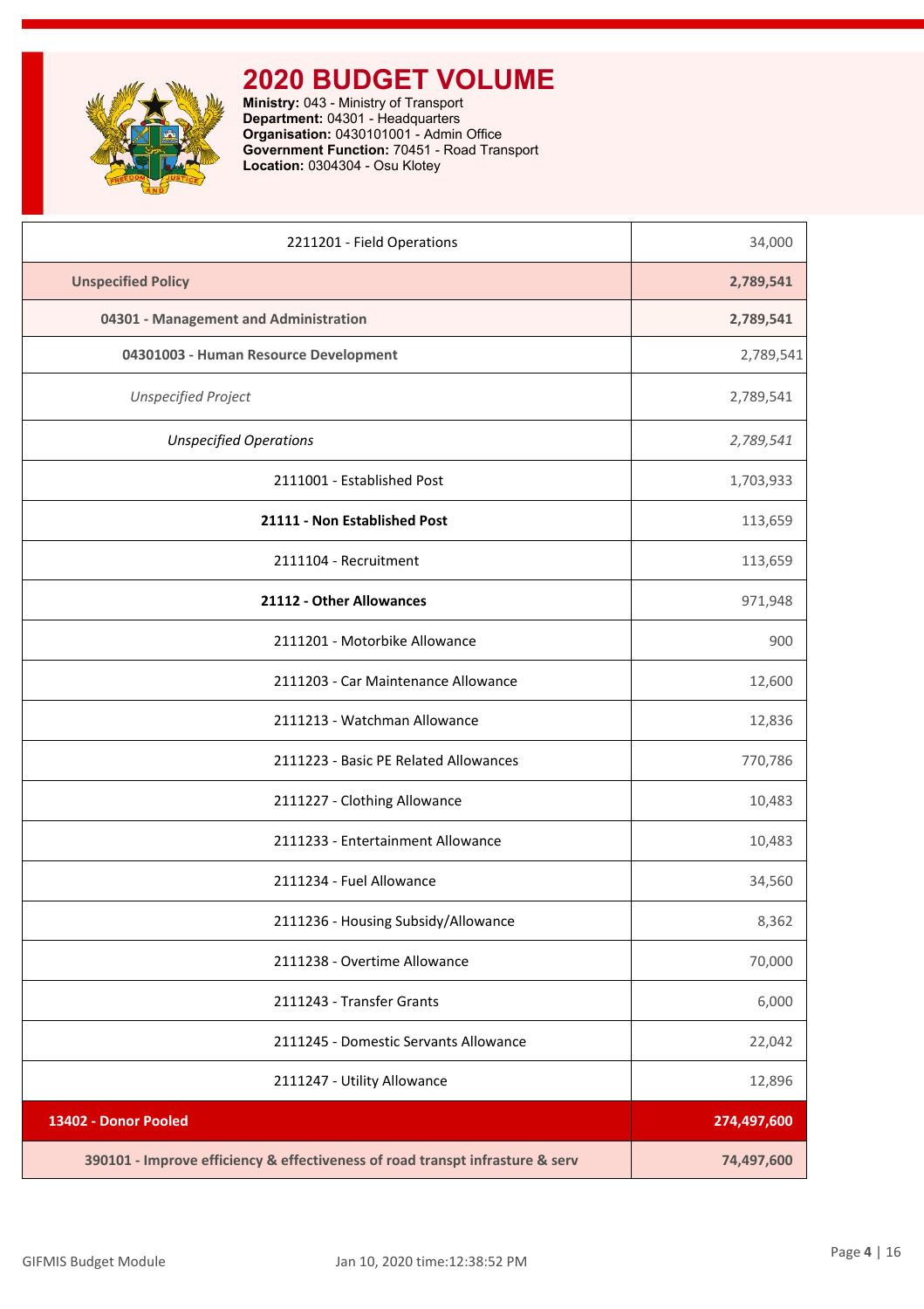

| 04301 - Management and Administration                                        | 74,497,600  |
|------------------------------------------------------------------------------|-------------|
| 04301001 - General Administration                                            | 74,497,600  |
| <b>Unspecified Project</b>                                                   | 74,497,600  |
| 085101 - Internal management of the organisation                             | 74,497,600  |
| 31121 - Transport equipment                                                  | 74,497,600  |
| 3112101 - Motor Vehicle                                                      | 74,497,600  |
| 390202 - 11.2 Improve transport and road safety                              | 200,000,000 |
| 04301 - Management and Administration                                        | 200,000,000 |
| 04301001 - General Administration                                            | 200,000,000 |
| 3430314-Construction of Eleven Coastal Fishing Ports and Fishing Landing Sit | 200,000,000 |
| 043001 - Construction, rehabilitation and maintenance of transport infras    | 200,000,000 |
| 31131 - Infrastructure Assets                                                | 200,000,000 |
| 3113163 - WIP-Harbour and Landing Sites                                      | 200,000,000 |
| 14002 - Consolidated-Annual Budget Funding Amount-ABFA                       | 12,373,275  |
| 390202 - 11.2 Improve transport and road safety                              | 12,373,275  |
| 04301 - Management and Administration                                        | 12,373,275  |
| 04301001 - General Administration                                            | 12,373,275  |
| 3430314-Construction of Eleven Coastal Fishing Ports and Fishing Landing Sit | 12,373,275  |
| 043001 - Construction, rehabilitation and maintenance of transport infras    | 12,373,275  |
| 31131 - Infrastructure Assets                                                | 12,373,275  |
| 3113112 - Harbour and Landing Sites                                          | 12,373,275  |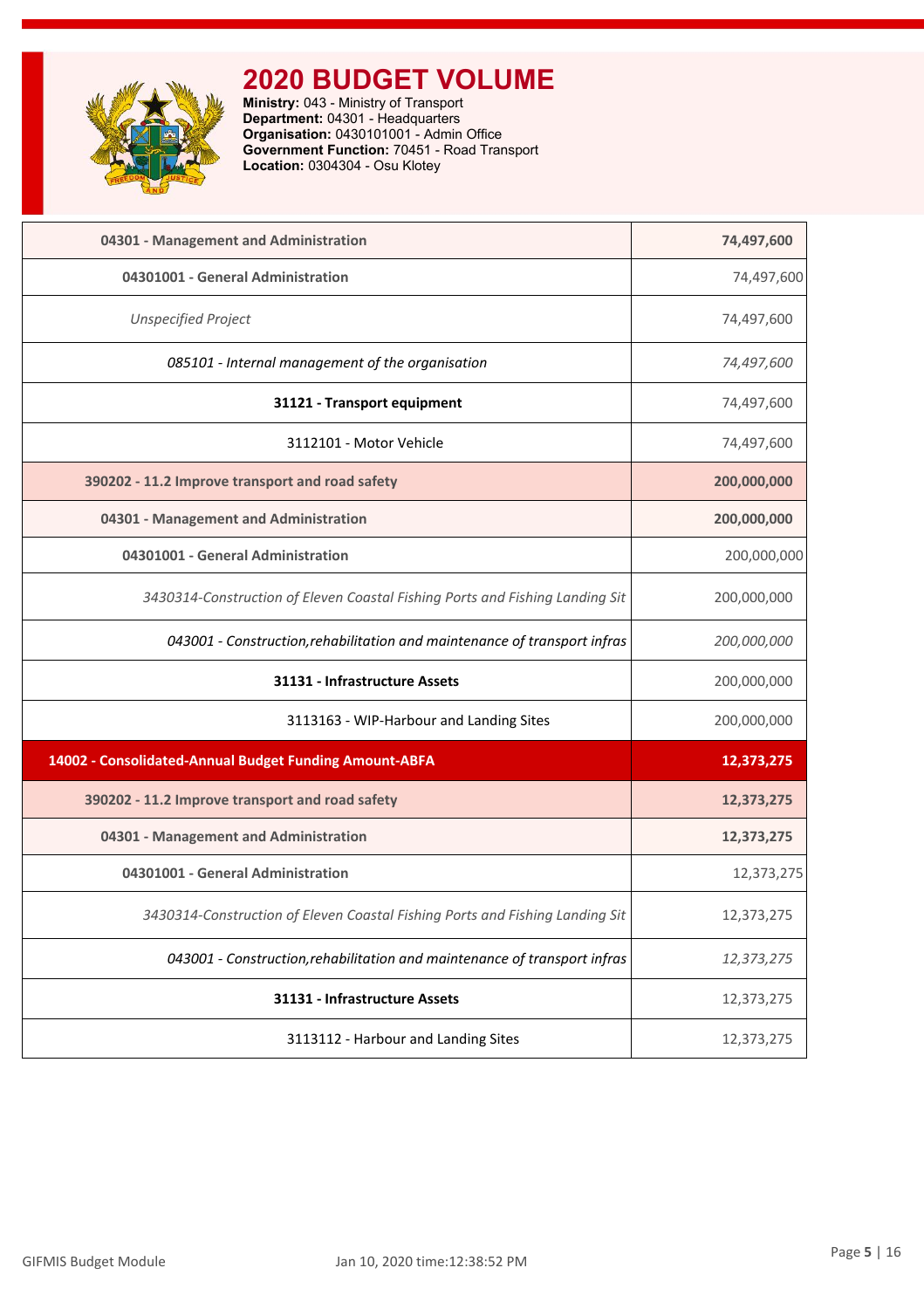<span id="page-6-0"></span>

**Ministry:** 043 - Ministry of Transport **Department:** 04302 - Government Technical Training Centre **Organisation:** 0430201001 - Admin Office **Government Function:** 70451 - Road Transport **Location:** 0304311 - Ayawaso West Wogon

| 0430201001 - Admin Office                                                     | 1,430,667 |
|-------------------------------------------------------------------------------|-----------|
| 11001 - Central GoG & CF                                                      | 1,280,667 |
| 390101 - Improve efficiency & effectiveness of road transpt infrasture & serv | 449,000   |
| 04304 - Road Transport Management                                             | 449,000   |
| 04304003 - Motor Vehicle Technical Training                                   | 449,000   |
| <b>Unspecified Project</b>                                                    | 449,000   |
| 085101 - Internal management of the organisation                              | 199,000   |
| 22102 - Utilities                                                             | 104,000   |
| 2210201 - Electricity charges                                                 | 84,000    |
| 2210202 - Water                                                               | 20,000    |
| 22103 - General Cleaning                                                      | 15,000    |
| 2210301 - Cleaning Materials                                                  | 15,000    |
| 22105 - Travel and Transport                                                  | 80,000    |
| 2210502 - Maintenance and Repairs - Official Vehicles                         | 40,000    |
| 2210503 - Fuel and Lubricants - Official Vehicles                             | 40,000    |
| 085103 - Procurement of Office supplies and consumables                       | 150,000   |
| 22101 - Materials and Office Consumables                                      | 130,000   |
| 2210101 - Printed Material and Stationery                                     | 30,000    |
| 2210112 - Uniform and Protective Clothing                                     | 20,000    |
| 2210115 - Textbooks and Library Books                                         | 80,000    |
| 22109 - Special Services                                                      | 20,000    |
| 2210908 - Property Valuation Expenses                                         | 20,000    |
| 085205 - Personnel and Staff Management                                       | 100,000   |
| 22107 - Training, Seminar and Conference Cost                                 | 100,000   |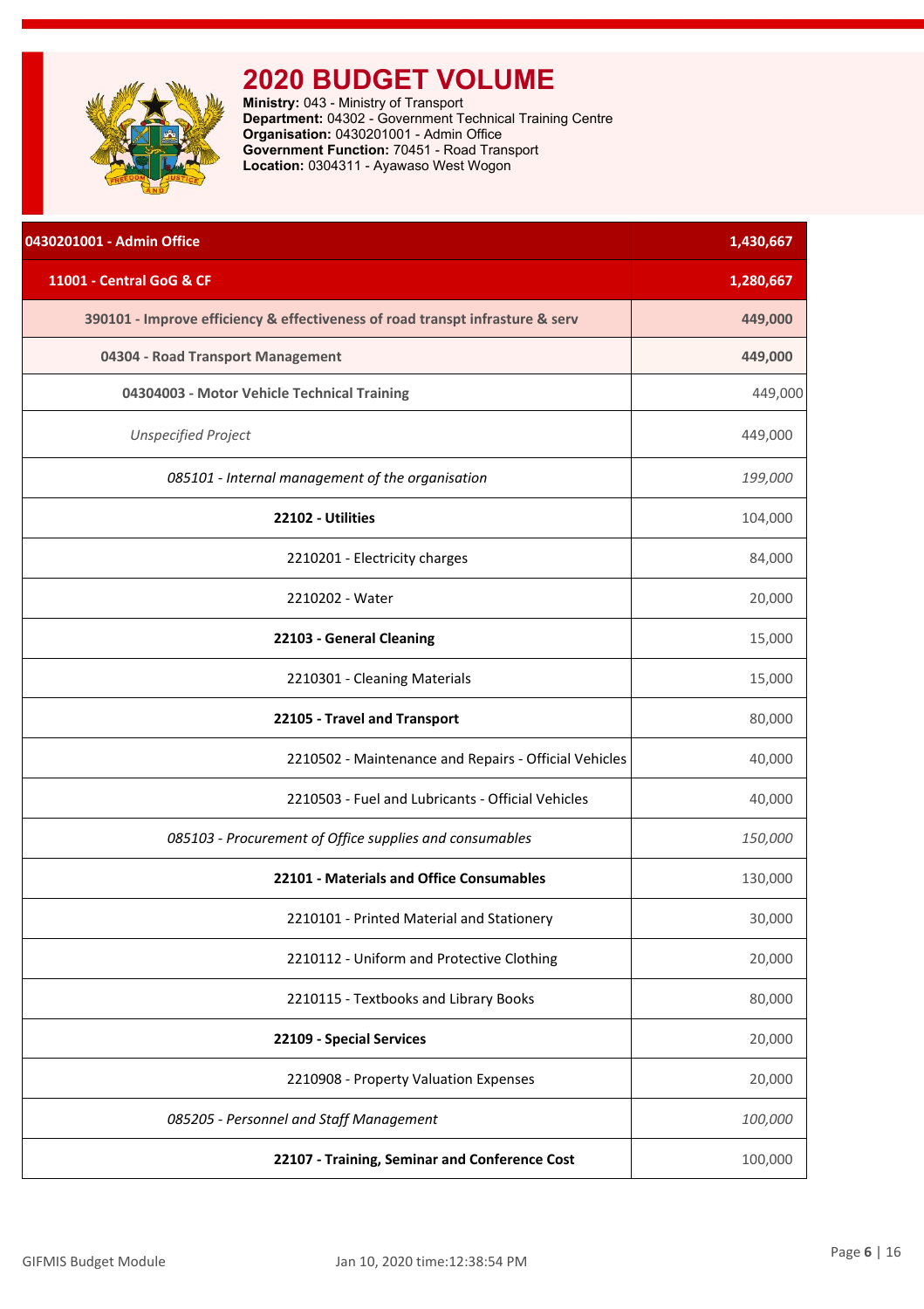

**Ministry:** 043 - Ministry of Transport **Department:** 04302 - Government Technical Training Centre **Organisation:** 0430201001 - Admin Office **Government Function:** 70451 - Road Transport **Location:** 0304311 - Ayawaso West Wogon

| 2210709 - Seminars/Conferences/Workshops - Dome                               | 40,000  |
|-------------------------------------------------------------------------------|---------|
| 2210710 - Staff Development                                                   | 60,000  |
| 390202 - 11.2 Improve transport and road safety                               | 51,000  |
| 04304 - Road Transport Management                                             | 51,000  |
| 04304003 - Motor Vehicle Technical Training                                   | 51,000  |
| <b>Unspecified Project</b>                                                    | 51,000  |
| 086302 - Acquisition of Immovable and Movable Assets                          | 51,000  |
| 22107 - Training, Seminar and Conference Cost                                 | 51,000  |
| 2210701 - Training Materials                                                  | 51,000  |
| <b>Unspecified Policy</b>                                                     | 780,667 |
| 04304 - Road Transport Management                                             | 780,667 |
| 04304003 - Motor Vehicle Technical Training                                   | 780,667 |
| <b>Unspecified Project</b>                                                    | 780,667 |
| <b>Unspecified Operations</b>                                                 | 780,667 |
| 2111001 - Established Post                                                    | 600,551 |
| 21111 - Non Established Post                                                  | 180,116 |
| 2111104 - Recruitment                                                         | 180,116 |
| 12200 - Non Tax Revenue (NTR) Sources Retained - IGF                          | 150,000 |
| 390101 - Improve efficiency & effectiveness of road transpt infrasture & serv | 150,000 |
| 04304 - Road Transport Management                                             | 150,000 |
| 04304003 - Motor Vehicle Technical Training                                   | 150,000 |
| <b>Unspecified Project</b>                                                    | 150,000 |
| 085101 - Internal management of the organisation                              | 150,000 |
| 22109 - Special Services                                                      | 150,000 |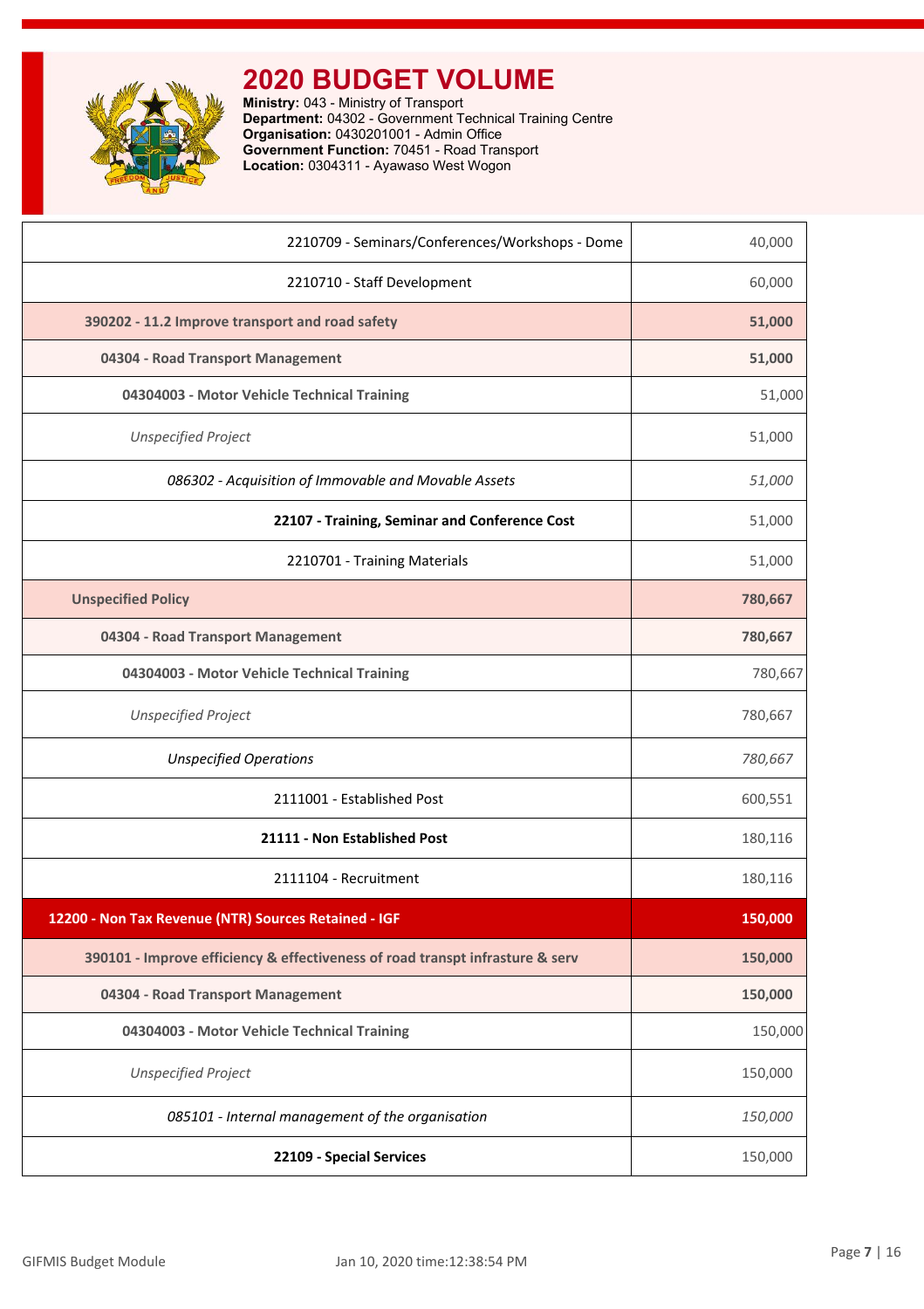

**Ministry:** 043 - Ministry of Transport **Department:** 04302 - Government Technical Training Centre **Organisation:** 0430201001 - Admin Office **Government Function:** 70451 - Road Transport **Location:** 0304311 - Ayawaso West Wogon

2210909 - Operational Enhancement Expenses | 150,000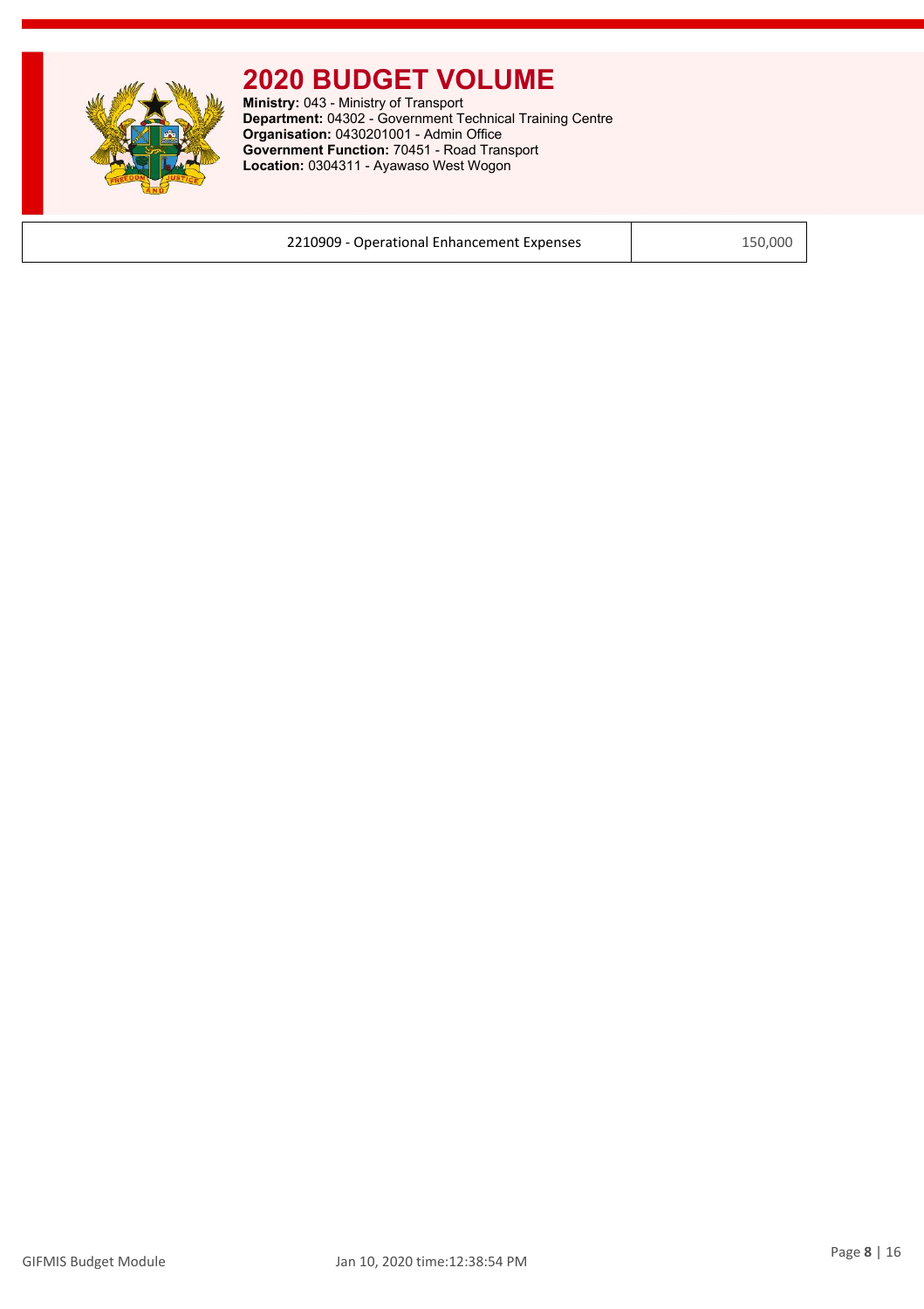<span id="page-9-0"></span>

**Ministry:** 043 - Ministry of Transport **Department:** 04303 - Driver and Vehicle Licensing Authority **Organisation:** 0430301001 - Admin Office **Government Function:** 70451 - Road Transport **Location:** 0304304 - Osu Klotey

| 0430301001 - Admin Office                                                         | 84,174,470 |
|-----------------------------------------------------------------------------------|------------|
| 12200 - Non Tax Revenue (NTR) Sources Retained - IGF                              | 84,174,470 |
| 390101 - Improve efficiency & effectiveness of road transpt infrasture & serv     | 47,582,703 |
| 04304 - Road Transport Management                                                 | 47,582,703 |
| 04304001 - Registration And Licensing                                             | 47,582,703 |
| <b>Unspecified Project</b>                                                        | 47,582,703 |
| 043001 - Construction, rehabilitation and maintenance of transport infrastructure | 4,943,550  |
| 31112 - Nonresidential buildings                                                  | 4,943,550  |
| 3111204 - Office Buildings                                                        | 1,571,721  |
| 3111255 - WIP - Office Buildings                                                  | 3,371,829  |
| 085101 - Internal management of the organisation                                  | 38,720,608 |
| 22101 - Materials and Office Consumables                                          | 13,214,818 |
| 2210102 - Office Facilities, Supplies and Accessories                             | 11,187,210 |
| 2210111 - Other Office Materials and Consumables                                  | 2,027,608  |
| 22102 - Utilities                                                                 | 3,268,645  |
| 2210201 - Electricity charges                                                     | 1,419,101  |
| 2210202 - Water                                                                   | 137,000    |
| 2210203 - Telecommunications                                                      | 30,840     |
| 2210204 - Postal Charges                                                          | 67,212     |
| 2210206 - Armed Guard and Security                                                | 1,614,492  |
| 22103 - General Cleaning                                                          | 1,044,094  |
| 2210302 - Contract Cleaning Service Charges                                       | 1,044,094  |
| 22104 - Rentals/Lease                                                             | 104,000    |
| 2210401 - Office Accommodations                                                   | 104,000    |
| 22105 - Travel and Transport                                                      | 3,509,352  |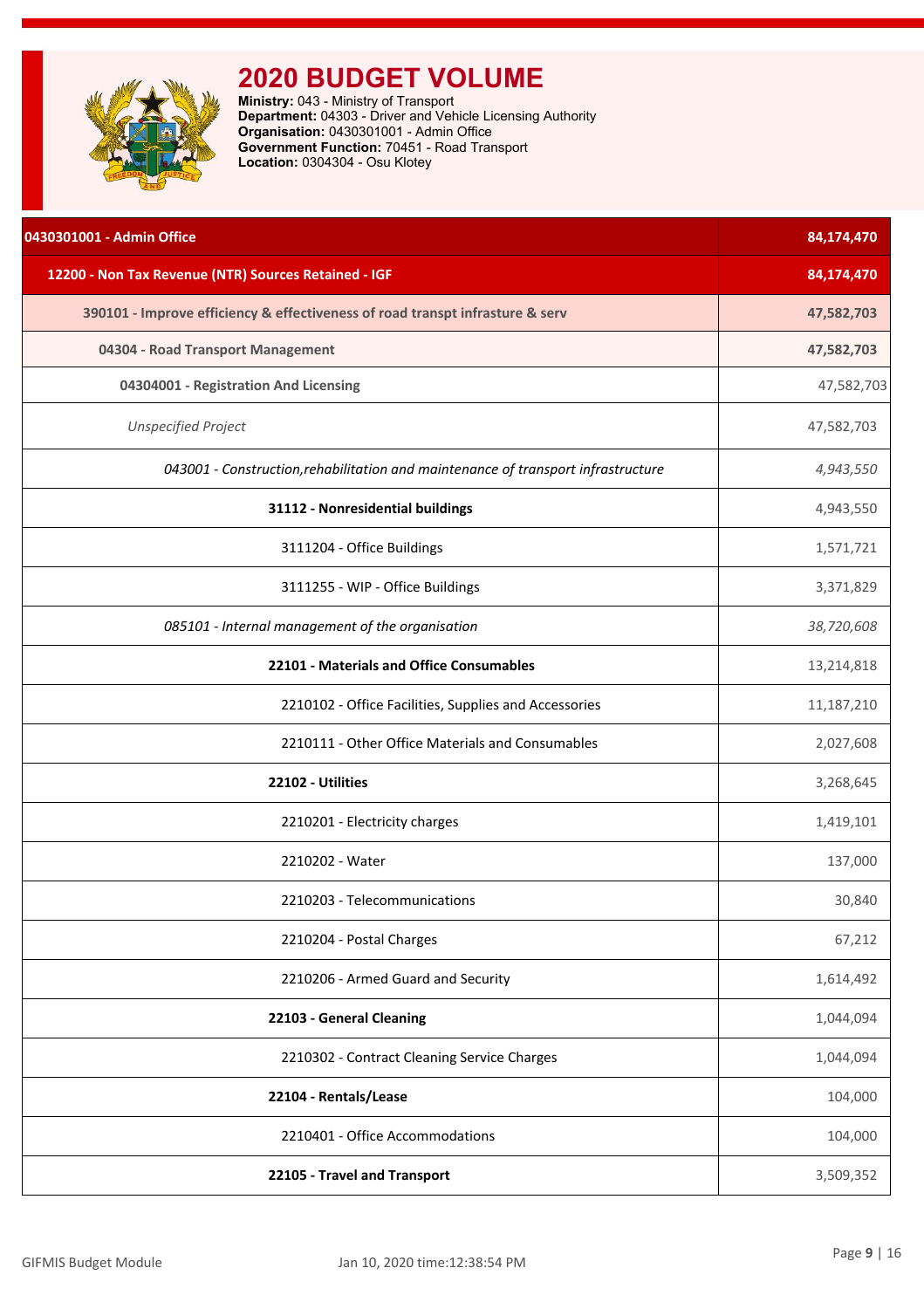

**Ministry:** 043 - Ministry of Transport **Department:** 04303 - Driver and Vehicle Licensing Authority **Organisation:** 0430301001 - Admin Office **Government Function:** 70451 - Road Transport **Location:** 0304304 - Osu Klotey

| 2210505 - Running Cost - Official Vehicles           | 2,117,493 |
|------------------------------------------------------|-----------|
|                                                      |           |
| 2210509 - Other Travel and Transportation            | 1,391,859 |
| 22106 - Repairs and Maintenance                      | 1,993,714 |
| 2210605 - Maintenance of Machinery and Plant         | 1,993,714 |
| 22107 - Training, Seminar and Conference Cost        | 1,352,200 |
| 2210710 - Staff Development                          | 1,352,200 |
| 22108 - Consultancy Expenses                         | 1,445,000 |
| 2210801 - Local Consultants Fees                     | 205,000   |
| 2210803 - Other Consultancy Expenses                 | 1,240,000 |
| 22109 - Special Services                             | 5,977,721 |
| 2210909 - Operational Enhancement Expenses           | 5,283,721 |
| 2210910 - Trade Promotion / Publicity                | 694,000   |
| 22111 - Other Charges and Fees                       | 6,368,464 |
| 2211101 - Bank Charges                               | 2,000     |
| 2211103 - Audit Fees                                 | 40,000    |
| 2211109 - Participation Fee on Loans                 | 6,326,464 |
| 22113 - Insurance Premium                            | 400,000   |
| 2211303 - Insurance of Property, Plant and Equipment | 400,000   |
| 31131 - Infrastructure Assets                        | 42,600    |
| 3113108 - Furniture and Fittings                     | 42,600    |
| 086302 - Acquisition of Immovable and Movable Assets | 3,918,545 |
| 31121 - Transport equipment                          | 1,755,000 |
| 3112101 - Motor Vehicle                              | 1,755,000 |
| 31122 - Other machinery and equipment                | 2,163,545 |
| 3112208 - Computers and Accessories                  | 1,523,400 |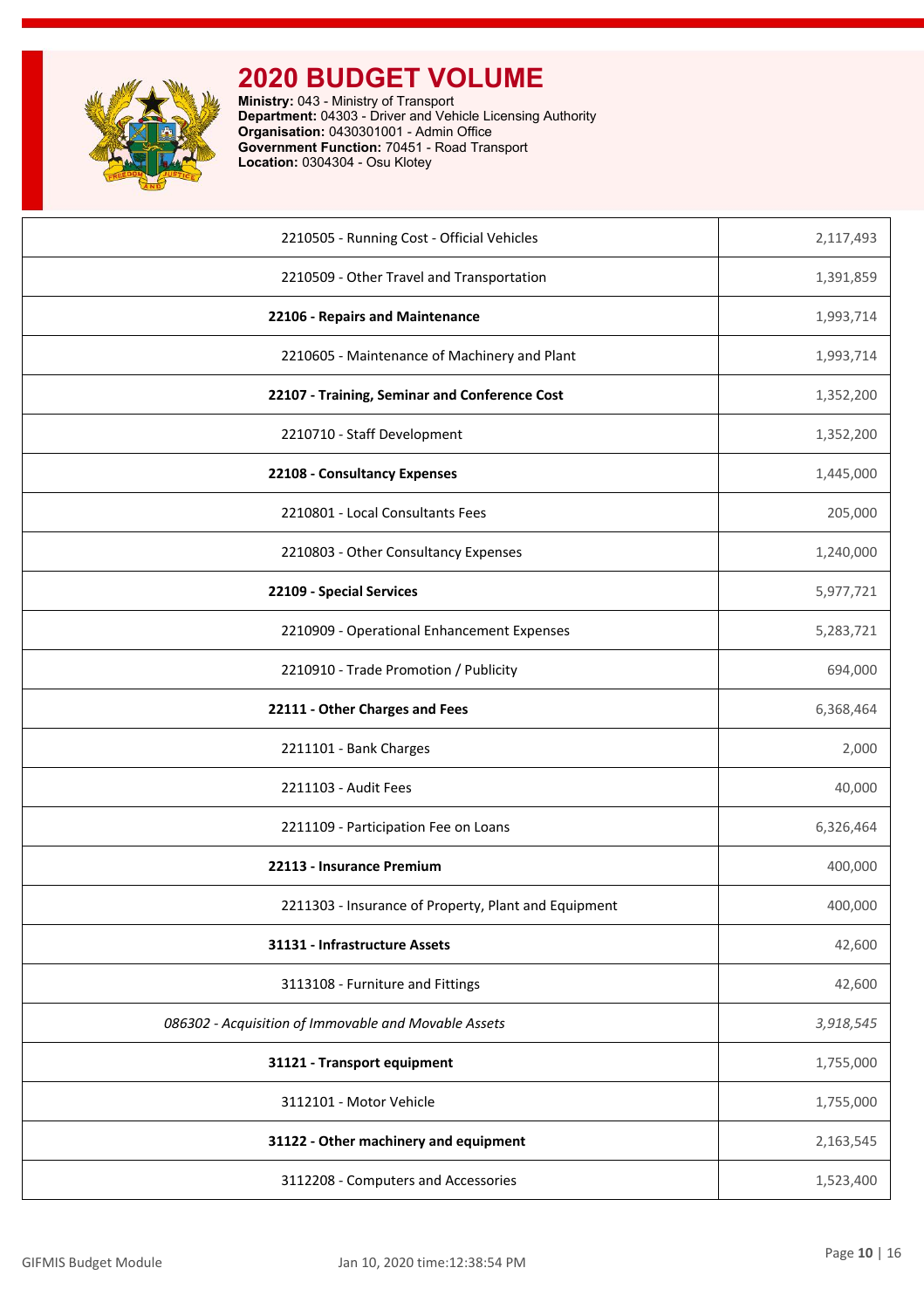

**Ministry:** 043 - Ministry of Transport **Department:** 04303 - Driver and Vehicle Licensing Authority **Organisation:** 0430301001 - Admin Office **Government Function:** 70451 - Road Transport **Location:** 0304304 - Osu Klotey

| 3112211 - Office Equipment                                         | 640,145    |
|--------------------------------------------------------------------|------------|
| <b>Unspecified Policy</b>                                          | 36,591,766 |
| 04304 - Road Transport Management                                  | 36,591,766 |
| 04304001 - Registration And Licensing                              | 36,591,766 |
| <b>Unspecified Project</b>                                         | 36,591,766 |
| <b>Unspecified Operations</b>                                      | 36,591,766 |
| 2111001 - Established Post                                         | 18,702,984 |
| 21112 - Other Allowances                                           | 16,616,219 |
| 2111203 - Car Maintenance Allowance                                | 162,178    |
| 2111204 - Bereavement Allowance                                    | 84,000     |
| 2111213 - Watchman Allowance                                       | 374,133    |
| 2111215 - Rations                                                  | 2,594,000  |
| 2111223 - Basic PE Related Allowances                              | 3,489,979  |
| 2111233 - Entertainment Allowance                                  | 777,334    |
| 2111236 - Housing Subsidy/Allowance                                | 4,185,339  |
| 2111237 - Risk Allowance                                           | 287,067    |
| 2111238 - Overtime Allowance                                       | 300,000    |
| 2111242 - Travel Allowance                                         | 660,000    |
| 2111245 - Domestic Servants Allowance                              | 552,571    |
| 2111247 - Utility Allowance                                        | 1,300,800  |
| 2111249 - Responsibility Allowance                                 | 648,267    |
| 2111257 - Compensatory Allowance                                   | 1,200,551  |
| 2121 - Actual social contributions (National Pension Contribution) | 1,272,563  |
| 2121002 - Gratuity                                                 | 1,272,563  |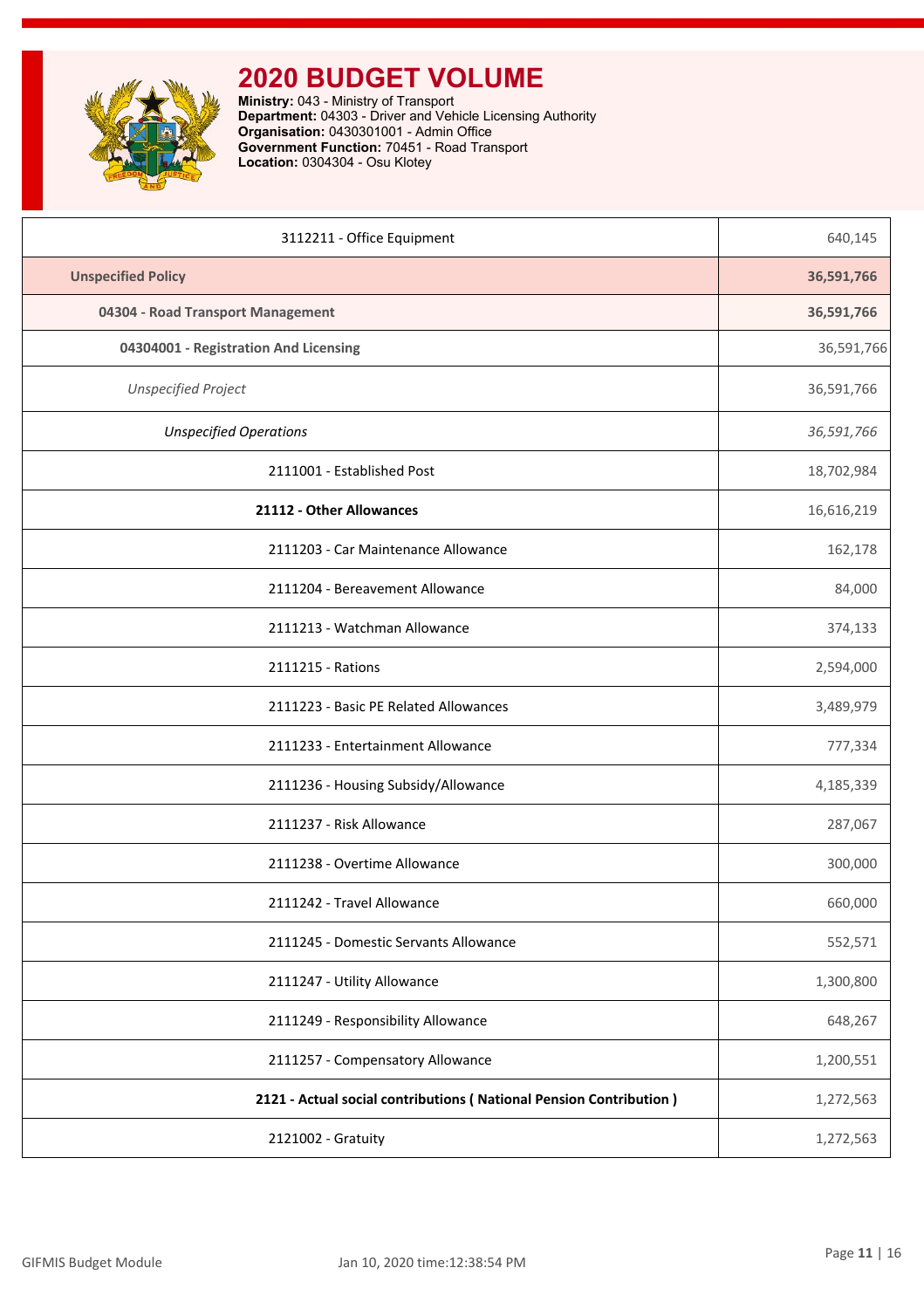<span id="page-12-0"></span>

| 0430401001 - Admin Office                                                     | 25,432,874 |
|-------------------------------------------------------------------------------|------------|
| 11001 - Central GoG & CF                                                      | 3,037,946  |
| <b>Unspecified Policy</b>                                                     | 3,037,946  |
| 04301 - Management and Administration                                         | 28,554     |
| 04301003 - Human Resource Development                                         | 28,554     |
| <b>Unspecified Project</b>                                                    | 28,554     |
| <b>Unspecified Operations</b>                                                 | 28,554     |
| 21111 - Non Established Post                                                  | 28,554     |
| 2111104 - Recruitment                                                         | 28,554     |
| 04304 - Road Transport Management                                             | 3,009,392  |
| 04304002 - Road Safety Management                                             | 3,009,392  |
| <b>Unspecified Project</b>                                                    | 3,009,392  |
| <b>Unspecified Operations</b>                                                 | 3,009,392  |
| 2111001 - Established Post                                                    | 1,386,450  |
| 21111 - Non Established Post                                                  | 1,009,593  |
| 2111104 - Recruitment                                                         | 1,009,593  |
| 21112 - Other Allowances                                                      | 613,349    |
| 2111213 - Watchman Allowance                                                  | 9,168      |
| 2111225 - Boards / Committees / Commissions Allownace                         | 542,880    |
| 2111227 - Clothing Allowance                                                  | 10,483     |
| 2111233 - Entertainment Allowance                                             | 10,483     |
| 2111236 - Housing Subsidy/Allowance                                           | 11,846     |
| 2111245 - Domestic Servants Allowance                                         | 16,392     |
| 2111247 - Utility Allowance                                                   | 12,096     |
| 12200 - Non Tax Revenue (NTR) Sources Retained - IGF                          | 22,394,929 |
| 390101 - Improve efficiency & effectiveness of road transpt infrasture & serv | 2,100,000  |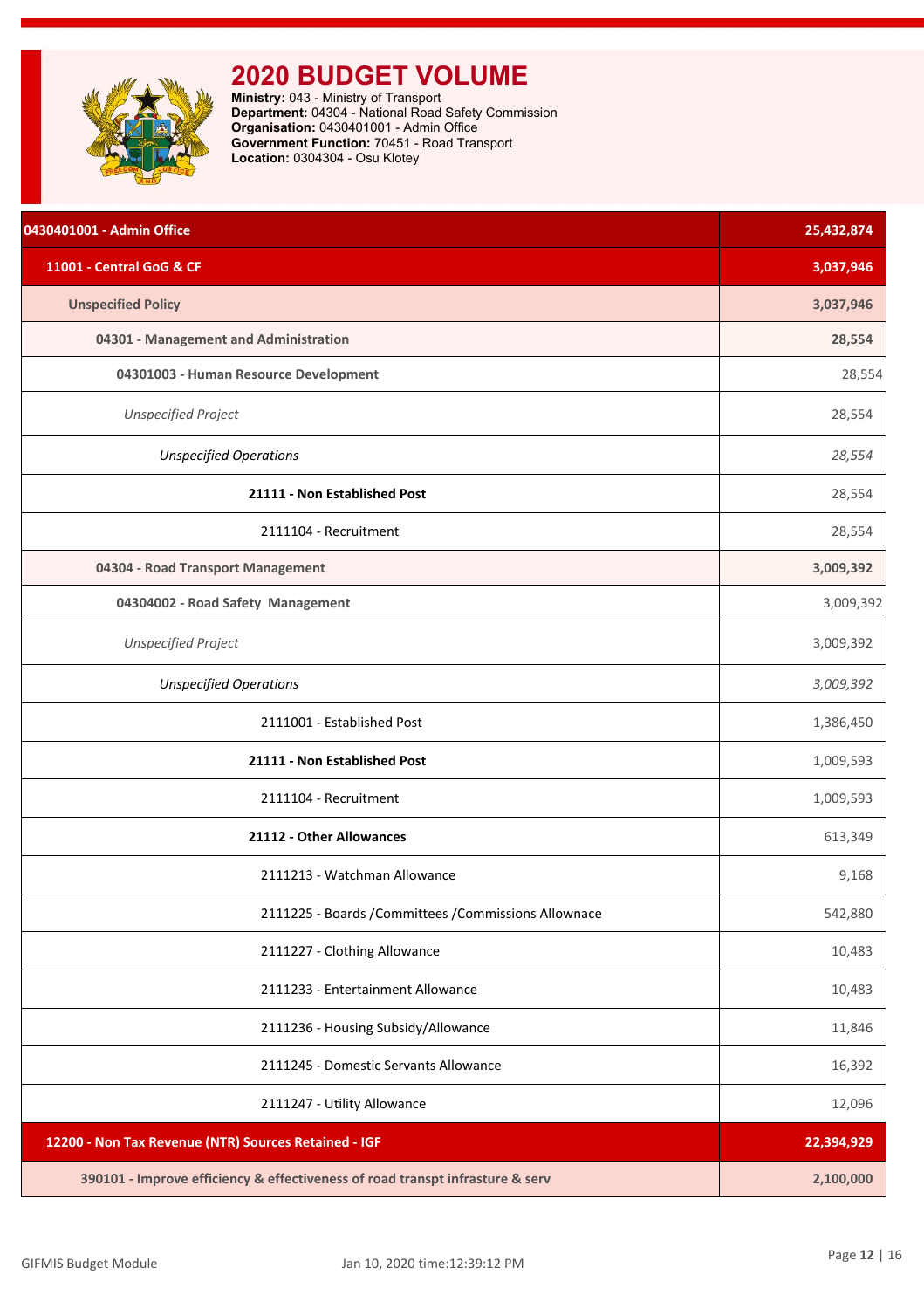

| 04304 - Road Transport Management                          | 2,100,000  |
|------------------------------------------------------------|------------|
| 04304002 - Road Safety Management                          | 2,100,000  |
| <b>Unspecified Project</b>                                 | 2,100,000  |
| 086204 - Publications, Campaigns and Programmes            | 2,100,000  |
| 22107 - Training, Seminar and Conference Cost              | 2,100,000  |
| 2210711 - Public Education and Sensitization               | 2,100,000  |
| 390202 - 11.2 Improve transport and road safety            | 20,294,929 |
| 04304 - Road Transport Management                          | 20,294,929 |
| 04304002 - Road Safety Management                          | 20,294,929 |
| <b>Unspecified Project</b>                                 | 20,294,929 |
| 043004 - Road Safety Management, Enforcement and Education | 4,200,000  |
| 22107 - Training, Seminar and Conference Cost              | 4,200,000  |
| 2210711 - Public Education and Sensitization               | 4,200,000  |
| 085103 - Procurement of Office supplies and consumables    | 5,359,026  |
| 22101 - Materials and Office Consumables                   | 186,102    |
| 2210101 - Printed Material and Stationery                  | 29,200     |
| 2210111 - Other Office Materials and Consumables           | 156,902    |
| 22102 - Utilities                                          | 210,400    |
| 2210201 - Electricity charges                              | 72,000     |
| 2210202 - Water                                            | 6,000      |
| 2210203 - Telecommunications                               | 124,000    |
| 2210205 - Sanitation Charges                               | 8,400      |
| 22103 - General Cleaning                                   | 92,400     |
| 2210302 - Contract Cleaning Service Charges                | 92,400     |
| 22104 - Rentals/Lease                                      | 6,500      |
| 2210403 - Rental of Office Equipment                       | 6,500      |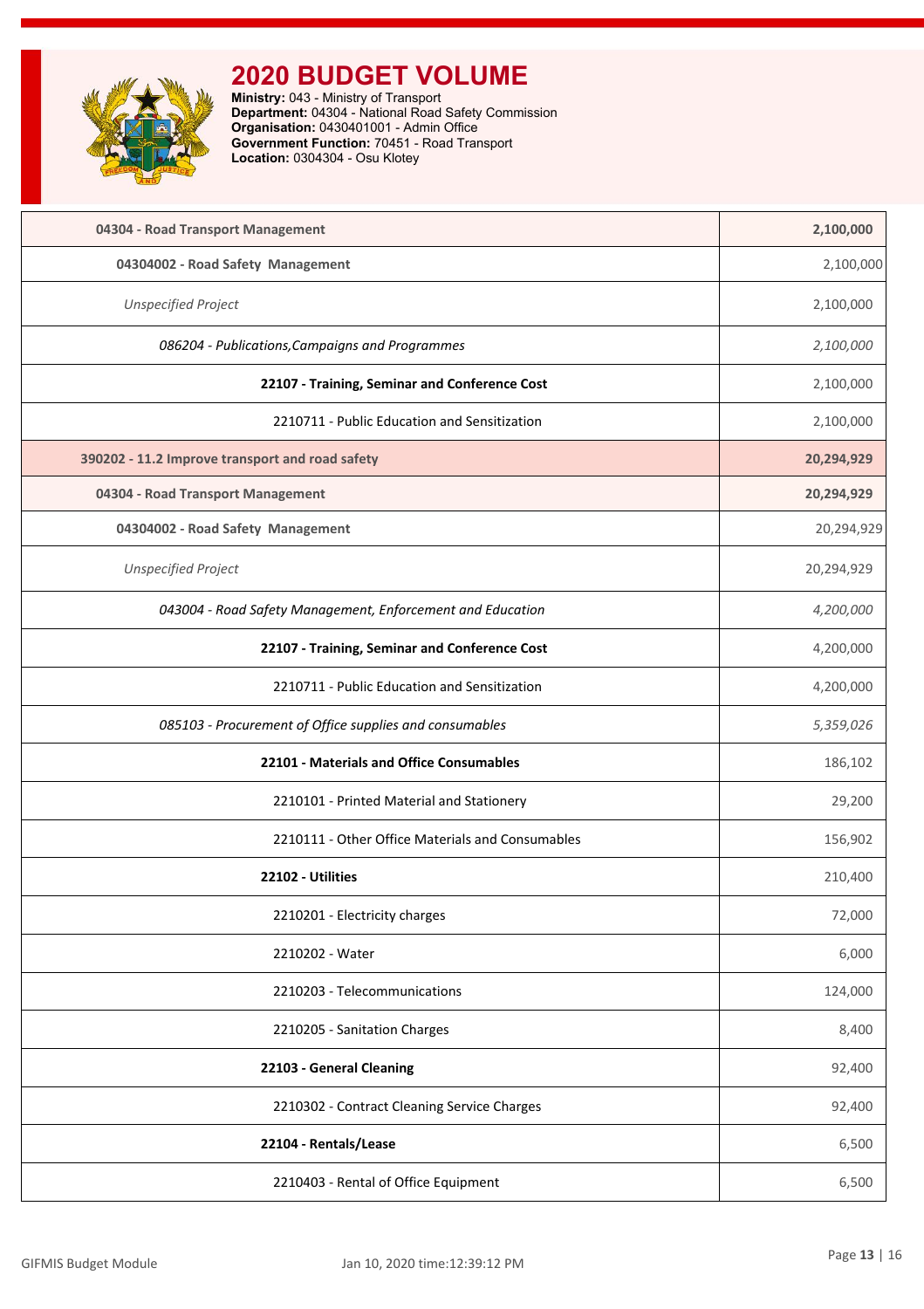

| 22105 - Travel and Transport                                        | 536,400   |
|---------------------------------------------------------------------|-----------|
| 2210502 - Maintenance and Repairs - Official Vehicles               | 108,000   |
| 2210503 - Fuel and Lubricants - Official Vehicles                   | 332,400   |
| 2210505 - Running Cost - Official Vehicles                          | 96,000    |
| 22107 - Training, Seminar and Conference Cost                       | 941,138   |
| 2210702 - Seminars/Conferences/Workshops/Meetings Expenses - Foreig | 611,688   |
| 2210708 - Refreshments                                              | 141,000   |
| 2210709 - Seminars/Conferences/Workshops - Domestic                 | 168,450   |
| 2210710 - Staff Development                                         | 20,000    |
| 22108 - Consultancy Expenses                                        | 900,086   |
| 2210803 - Other Consultancy Expenses                                | 779,200   |
| 2210804 - Contract appointments                                     | 120,886   |
| 22109 - Special Services                                            | 236,000   |
| 2210902 - Official Celebrations                                     | 236,000   |
| 22113 - Insurance Premium                                           | 250,000   |
| 2211304 - Insurance of Vehicles                                     | 250,000   |
| 31112 - Nonresidential buildings                                    | 200,000   |
| 3111204 - Office Buildings                                          | 200,000   |
| 31121 - Transport equipment                                         | 1,350,000 |
| 3112101 - Motor Vehicle                                             | 1,350,000 |
| 31122 - Other machinery and equipment                               | 370,000   |
| 3112204 - Networking and ICT Equipments                             | 30,600    |
| 3112208 - Computers and Accessories                                 | 130,000   |
| 3112211 - Office Equipment                                          | 114,900   |
| 3112212 - Air Condition                                             | 94,500    |
| 31131 - Infrastructure Assets                                       | 80,000    |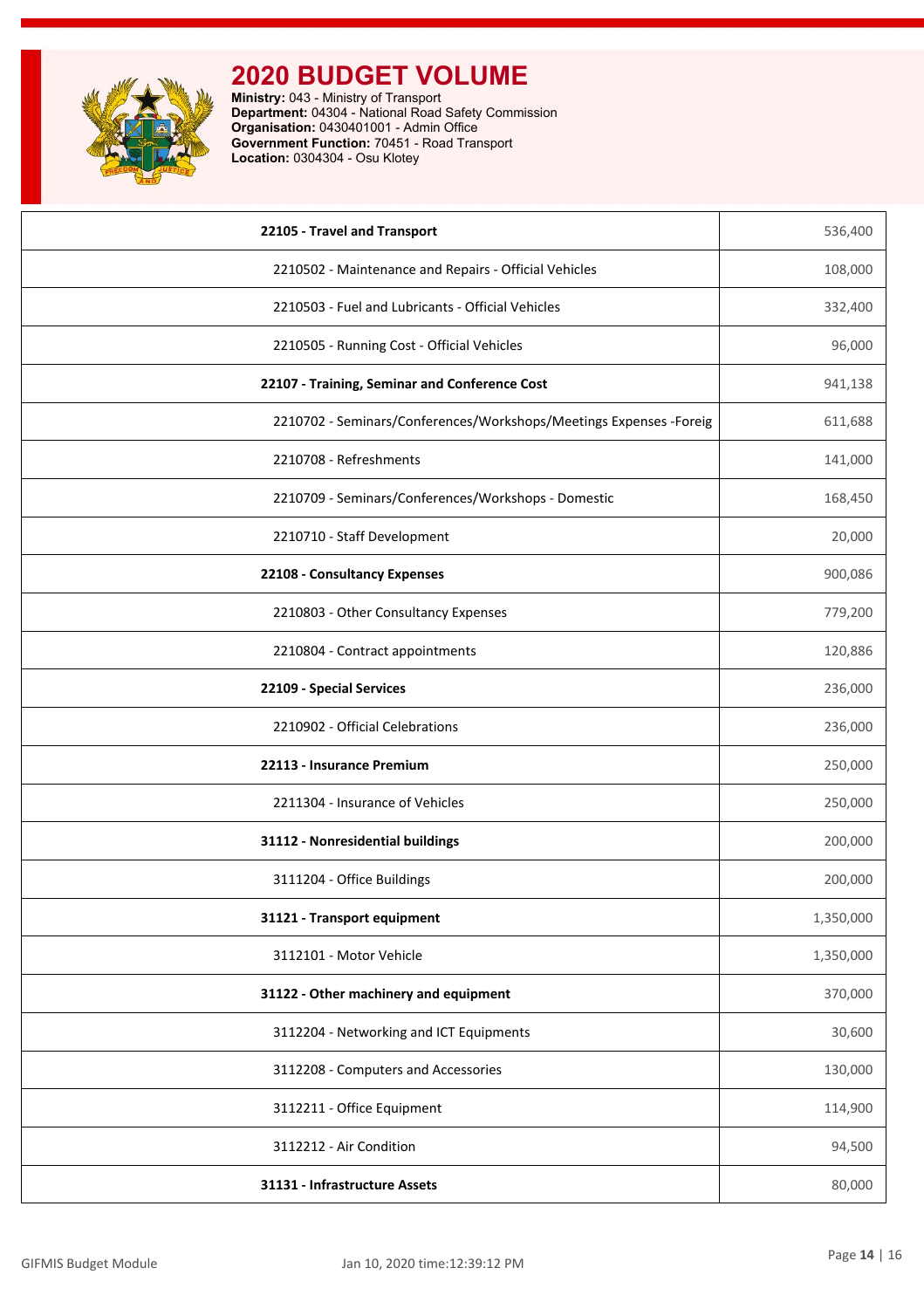

| 3113108 - Furniture and Fittings                                     | 80,000    |
|----------------------------------------------------------------------|-----------|
| 085501 - Internal Audit Operations                                   | 79,928    |
| 22105 - Travel and Transport                                         | 19,928    |
| 2210509 - Other Travel and Transportation                            | 19,928    |
| 22107 - Training, Seminar and Conference Cost                        | 60,000    |
| 2210702 - Seminars/Conferences/Workshops/Meetings Expenses -Foreig   | 60,000    |
| 085601 - Planning and Policy Formulation                             | 5,535,000 |
| 22107 - Training, Seminar and Conference Cost                        | 1,785,000 |
| 2210710 - Staff Development                                          | 1,205,000 |
| 2210711 - Public Education and Sensitization                         | 580,000   |
| 22108 - Consultancy Expenses                                         | 1,250,000 |
| 2210803 - Other Consultancy Expenses                                 | 1,250,000 |
| 31112 - Nonresidential buildings                                     | 1,400,000 |
| 3111204 - Office Buildings                                           | 1,400,000 |
| 31121 - Transport equipment                                          | 1,100,000 |
| 3112101 - Motor Vehicle                                              | 1,100,000 |
| 085701 - Management and Monitoring Policies, Programmes and Projects | 575,000   |
| 22105 - Travel and Transport                                         | 120,000   |
| 2210509 - Other Travel and Transportation                            | 120,000   |
| 22107 - Training, Seminar and Conference Cost                        | 215,000   |
| 2210702 - Seminars/Conferences/Workshops/Meetings Expenses -Foreig   | 215,000   |
| 22108 - Consultancy Expenses                                         | 240,000   |
| 2210803 - Other Consultancy Expenses                                 | 120,000   |
| 2210805 - Consultants Materials and Consumables                      | 120,000   |
| 085801 - Research and Development                                    | 625,000   |
| 22105 - Travel and Transport                                         | 120,000   |